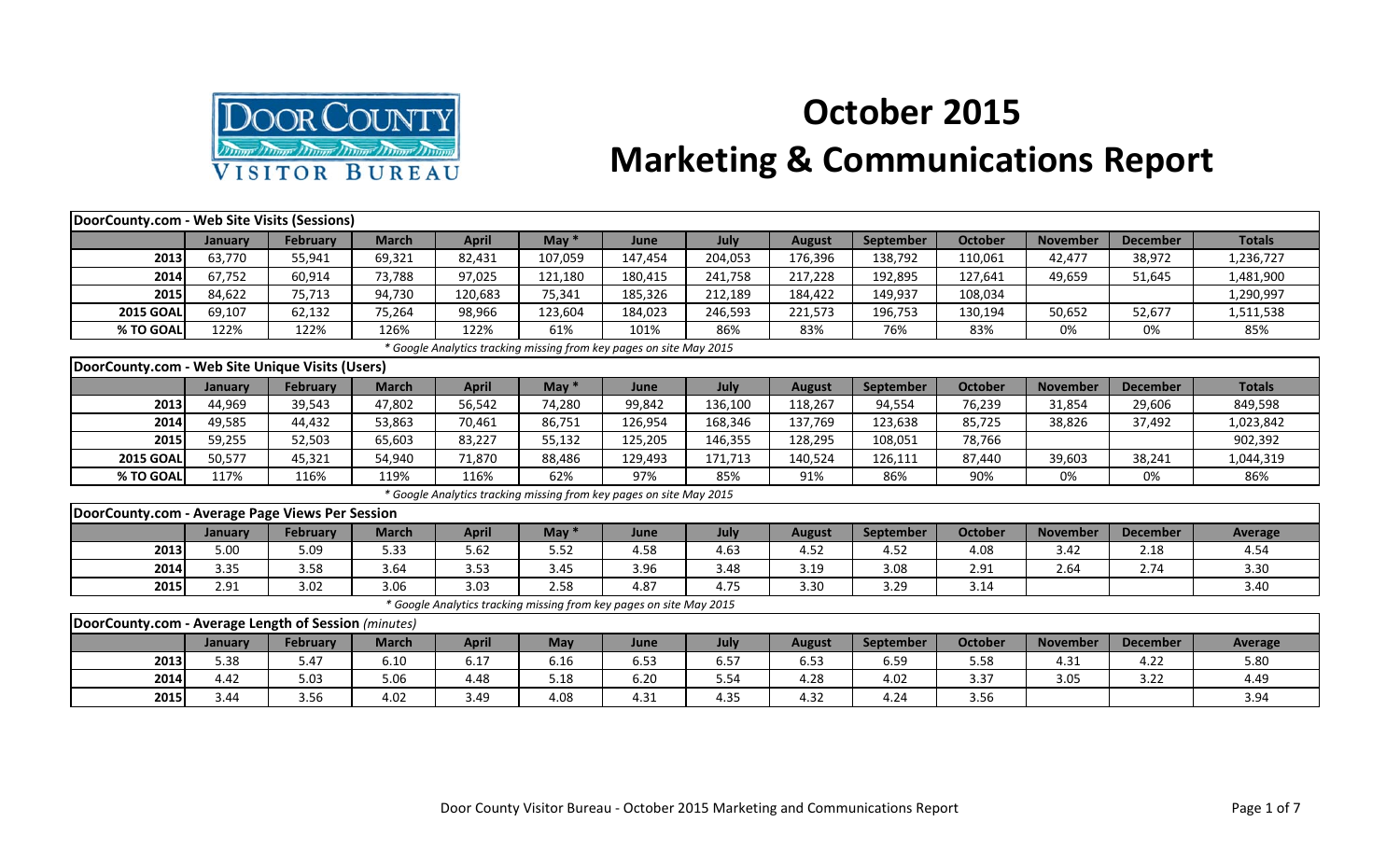| DoorCounty.com - Mobile Web Site Useage                     |                |                 |              |              |                            |                                                                     |           |               |                  |                            |                 |                 |               |
|-------------------------------------------------------------|----------------|-----------------|--------------|--------------|----------------------------|---------------------------------------------------------------------|-----------|---------------|------------------|----------------------------|-----------------|-----------------|---------------|
|                                                             | January        | February        | <b>March</b> | <b>April</b> | $May*$                     | June                                                                | July      | <b>August</b> | September        | <b>October</b>             | <b>November</b> | <b>December</b> | <b>Totals</b> |
| 2013                                                        | 15,219         | 13,336          | 16,952       | 19,449       | 30,015                     | 49,594                                                              | 69,397    | 61,021        | 47,761           | 38,867                     | 7,934           | 7,333           | 376,878       |
| 2014                                                        | 23,872         | 10,927          | 28,446       | 38,478       | 48,903                     | 72,055                                                              | 106,244   | 99,139        | 88,020           | 50,954                     | 23,263          | 22,857          | 613,158       |
| 2015                                                        | 39,024         | 21,610          | 43,392       | 54,501       | 30,019                     | 87,000                                                              | 103,550   | 94,460        | 75,538           | 56,316                     |                 |                 | 605,410       |
|                                                             |                |                 |              |              |                            | * Google Analytics tracking missing from key pages on site May 2015 |           |               |                  |                            |                 |                 |               |
| DoorCounty.com - Top Ten Most Requested Pages for the Month |                |                 |              |              |                            |                                                                     |           |               |                  |                            |                 |                 |               |
| 1) /Home                                                    |                |                 |              |              | $5)$ /fall                 |                                                                     |           |               |                  | 9) /discover/visitor-guide |                 |                 |               |
| 2) / experience/ events                                     |                |                 |              |              | 6) /dine/dining-finder     |                                                                     |           |               |                  | 10) /romance               |                 |                 |               |
| 3) /stay/find-lodging                                       |                |                 |              |              | 7) / experience            |                                                                     |           |               |                  |                            |                 |                 |               |
| 4) /stay/                                                   |                |                 |              |              | 8) /stay/hotelmotelinn     |                                                                     |           |               |                  |                            |                 |                 |               |
|                                                             |                |                 |              |              |                            |                                                                     |           |               |                  |                            |                 |                 |               |
| DoorCounty.com - Top Ten Sources                            |                |                 |              |              |                            |                                                                     |           |               |                  |                            |                 |                 |               |
| 1) Google/organic                                           |                |                 |              |              | 5) yahoo/organic           |                                                                     |           |               |                  | 9) facebook.com/referral   |                 |                 |               |
| 2) (direct)/(none)                                          |                |                 |              |              |                            | 6) Facebook Newsfeed Ads/Newsfeed Ads                               |           |               |                  | 10)Google/PPC              |                 |                 |               |
| 3) bing/organic                                             |                |                 |              |              |                            | 7)travelwisconsin.com/referral                                      |           |               |                  |                            |                 |                 |               |
| 4) DoorCounty/Email                                         |                |                 |              |              | 8) m.facebook.com/referral |                                                                     |           |               |                  |                            |                 |                 |               |
|                                                             |                |                 |              |              |                            |                                                                     |           |               |                  |                            |                 |                 |               |
| Social Media: Facebook                                      |                |                 |              |              |                            |                                                                     |           |               |                  |                            |                 |                 |               |
| <b>Impressions</b>                                          | January        | <b>February</b> | <b>March</b> | <b>April</b> | May                        | June                                                                | July      | <b>August</b> | September        | <b>October</b>             | <b>November</b> | <b>December</b> | <b>Totals</b> |
| 2013                                                        | 705,864        | 438,515         | 508,267      | 913,060      | 718,887                    | 731,781                                                             | 862,530   | 3,417,990     | 906,036          | 973,792                    | 789,279         | 757,391         | 11,723,392    |
| 2014                                                        | 1,072,474      | 786,549         | 1,256,786    | 1,140,795    | 904,334                    | 866,752                                                             | 937,971   | 1,053,928     | 1,378,288        | 597,568                    | 587,576         | 559,572         | 11,142,593    |
| 2015                                                        | 826,778        | 594,789         | 839,094      | 1,204,160    | 1,097,071                  | 1,201,542                                                           | 1,286,647 | 925,223       | 1,065,510        | 1,045,703                  |                 |                 | 10,086,517    |
| <b>Post Views</b>                                           | January        | February        | <b>March</b> | <b>April</b> | <b>May</b>                 | June                                                                | July      | <b>August</b> | September        | <b>October</b>             | <b>November</b> | <b>December</b> | <b>Totals</b> |
| 2013                                                        | 201,757        | 153,573         | 235,988      | 421,933      | 397,823                    | 339,344                                                             | 694,065   | 837,676       | 661,885          | 555,945                    | 75,063          | 403,674         | 4,978,726     |
| 2014                                                        | 207,464        | 240,304         | 426,235      | 424,333      | 463,321                    | 444,147                                                             | 339,068   | 461,958       | 612,005          | 238,985                    | 346,151         | 257,000         | 4,460,971     |
| 2015                                                        | 555,825        | 388,349         | 555,850      | 772,633      | 739,233                    | 768,594                                                             | 847,893   | 686,341       | 679,592          | 739,724                    |                 |                 | 6,734,034     |
| <b>Page Views</b>                                           | <b>January</b> | February        | <b>March</b> | <b>April</b> | <b>May</b>                 | June                                                                | July      | <b>August</b> | <b>September</b> | <b>October</b>             | <b>November</b> | <b>December</b> | <b>Totals</b> |
| 2013                                                        | 3,372          | 2,134           | 3,474        | 8,976        | 5,164                      | 5,398                                                               | 6,440     | 7,471         | 7,069            | 4,702                      | 1,637           | 1,870           | 57,707        |
| 2014                                                        | 11,533         | 13,566          | 3,181        | 3,624        | 3,358                      | 3,963                                                               | 8,419     | 3,050         | 3,047            | 1,616                      | 1,199           | 170,953         | 227,509       |
| 2015                                                        | 1,447          | 1,197           | 1,483        | 2,014        | 1,979                      | 1,821                                                               | 2,158     | 119,717       | 875              | 2,176                      |                 |                 | 134,867       |
| Engagement                                                  | January        | February        | <b>March</b> | <b>April</b> | May                        | June                                                                | July      | <b>August</b> | September        | <b>October</b>             | <b>November</b> | <b>December</b> | <b>Totals</b> |
| 2015                                                        | 24,832         | 14,834          | 26,432       | 32,633       | 32,944                     | 32,210                                                              | 30,093    | 24,461        | 32,364           | 35,477                     |                 |                 | 286,280       |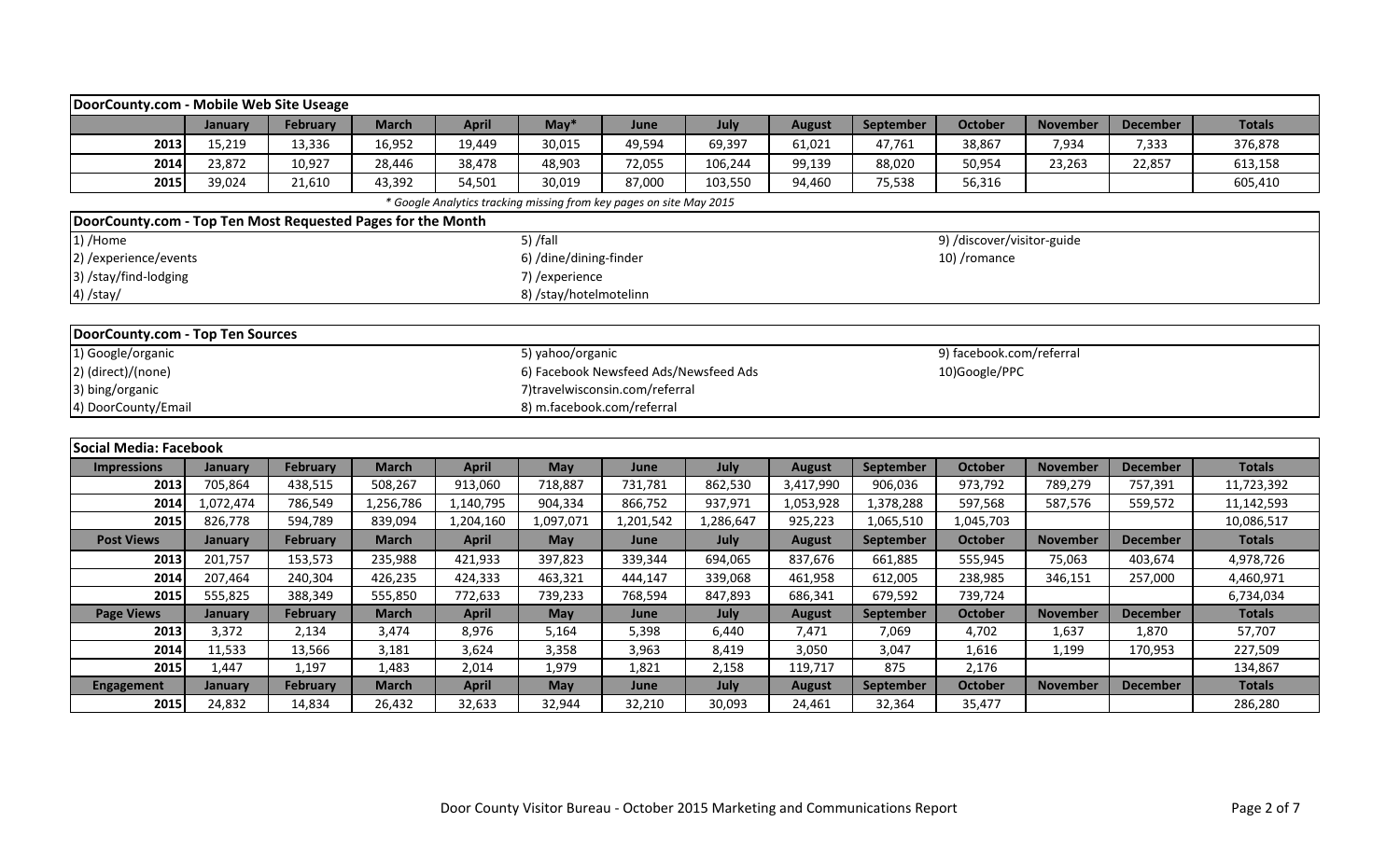| <b>Social Media: Twitter Followers</b>                           |                          |                                    |                         |              |            |                                      |            |               |             |                |                 |                 |                        |
|------------------------------------------------------------------|--------------------------|------------------------------------|-------------------------|--------------|------------|--------------------------------------|------------|---------------|-------------|----------------|-----------------|-----------------|------------------------|
|                                                                  | January                  | February                           | <b>March</b>            | <b>April</b> | <b>May</b> | June                                 | July       | <b>August</b> | September   | <b>October</b> | <b>November</b> | <b>December</b> | <b>Annual % Growth</b> |
| 2013                                                             | 1,833                    | 1,975                              | 2,032                   | 2,109        | 2,187      | 2,235                                | 2,340      | 2,402         | 2,426       | 2,479          | 2,537           | 2,589           | 41%                    |
| 2014                                                             | 2,654                    | 2,701                              | 2,747                   | 2,797        | 2,910      | 3,050                                | 3,180      | 3,264         | 3,348       | 3,417          | 3,451           | 3,569           | 34%                    |
| 2015                                                             | 3,585                    | 3,652                              | 3,709                   | 3,781        | 3,872      | 3,992                                | 4,096      | 4,153         | 4,219       | 4,261          |                 |                 |                        |
|                                                                  |                          |                                    |                         |              |            |                                      |            |               |             |                |                 |                 |                        |
| <b>Pay-Per-Click Results</b>                                     |                          |                                    |                         |              |            |                                      |            |               |             |                |                 |                 |                        |
|                                                                  | January                  | February                           | <b>March</b>            | <b>April</b> | May        | June                                 | July       | <b>August</b> | September   | <b>October</b> | <b>November</b> | <b>December</b> | <b>Totals</b>          |
|                                                                  |                          | 2013 2013 Program started in March | 3,222                   | 3,797        | 5,110      | 4,532                                | 4,997      | 4,945         | 4,108       | 4,033          | 3,156           | n/a             | 37,900                 |
| 2014                                                             | 2,432                    | 2,748                              | 3,473                   | 9,955        | 4,940      | 5,260                                | 4,203      | 2,124         | 2,462       | 2,019          | 1,294           | 1,314           | 42,224                 |
| 2015                                                             | 1,815                    | 2,153                              | 2,240                   | 2,253        | 5,507      | 5,556                                | 5,507      | 4,096         | 5,507       | 2,251          |                 |                 | 36,885                 |
|                                                                  |                          |                                    |                         |              |            |                                      |            |               |             |                |                 |                 |                        |
| Door County E-Newsletter - Number of E-Mails Sent (with remails) |                          |                                    |                         |              |            |                                      |            |               |             |                |                 |                 |                        |
|                                                                  | January                  | February                           | <b>March</b>            | <b>April</b> | May        | June                                 | July       | <b>August</b> | September   | <b>October</b> | <b>November</b> | <b>December</b> | <b>Totals</b>          |
| 2013                                                             | 326,396                  | 321,595                            | 319,699                 | 308,619      | 332,534    | 336,442                              | 311,189    | 342,967       | 319,249     | 322,423        | 308,090         | 306,833         | 3,856,036              |
| 2014                                                             | 310,665                  | 304,504                            | 260,265                 | 290,157      | 303,787    | 311,153                              | 314,220    | 314,552       | 346,443     | 343,595        | 344,384         | 337,073         | 3,780,798              |
| 2015                                                             | 328,573                  | 319,563                            | 310,628                 | 316,865      | 341,409    | 349,020                              | 486,954    | 359,538       | 350,421     | 348,142        |                 |                 | 3,511,113              |
|                                                                  |                          |                                    |                         |              |            |                                      |            |               |             |                |                 |                 |                        |
| Door County E-Newsletter - Open Rates                            |                          |                                    |                         |              |            |                                      |            |               |             |                |                 |                 |                        |
|                                                                  | January                  | <b>February</b>                    | <b>March</b>            | <b>April</b> | May        | June                                 | July       | <b>August</b> | September   | <b>October</b> | <b>November</b> | <b>December</b> | <b>Average</b>         |
| 2013                                                             | 19.90%                   | 20.60%                             | 20.00%                  | 21.10%       | 25.20%     | 21.10%                               | 21.40%     | 24.00%        | 23.80%      | 24.80%         | 24.10%          | 22.00%          | 22.33%                 |
| 2014                                                             | 25.30%                   | 24.20%                             | 31.70%                  | 30.10%       | 25.80%     | 26.90%                               | 26.90%     | 26.00%        | 29.20%      | 26.50%         | 22.30%          | 21.20%          | 26.34%                 |
| 2015                                                             | 24.80%                   | 23.60%                             | 27.70%                  | 28.70%       | 26.80%     | 27.10%                               | 32.90%     | 24.74%        | 25.71%      | 24.20%         |                 |                 | 26.63%                 |
|                                                                  |                          |                                    |                         |              |            |                                      |            |               |             |                |                 |                 |                        |
| Door County E-Newsletter - Click Thru's                          |                          |                                    |                         |              |            |                                      |            |               |             |                |                 |                 |                        |
|                                                                  | January                  | <b>February</b>                    | <b>March</b>            | <b>April</b> | May        | June                                 | July       | <b>August</b> | September   | <b>October</b> | <b>November</b> | <b>December</b> | <b>Average</b>         |
| 2013                                                             | 2.80%                    | 2.70%                              | 2.70%                   | 3.00%        | 4.20%      | 3.30%                                | 3.40%      | 3.50%         | 3.80%       | 3.20%          | 2.80%           | 1.90%           | 3.11%                  |
| 2014                                                             | 2.90%                    | 2.30%                              | 4.40%                   | 4.20%        | 3.90%      | 4.60%                                | 4.70%      | 4.30%         | 4.50%       | 3.90%          | 2.30%           | 2.10%           | 3.68%                  |
| 2015                                                             | 2.60%                    | 2.90%                              | 3.60%                   | 4.30%        | 3.41%      | 4.00%                                | 5.09%      | 3.13%         | 3.85%       | 2.83%          |                 |                 | 3.57%                  |
|                                                                  |                          |                                    |                         |              |            |                                      |            |               |             |                |                 |                 |                        |
| <b>Advertising - Programs &amp; Campaigns</b>                    |                          |                                    |                         |              |            |                                      |            |               |             |                |                 |                 |                        |
|                                                                  | January                  | <b>February</b>                    | <b>March</b>            | <b>April</b> | May        | June                                 | July       | <b>August</b> | September   | <b>October</b> | <b>November</b> | <b>December</b> |                        |
| 2013                                                             | Image/NOR                | <b>NOR</b>                         | Image/LGBT              | Image/LGBT   | Image      | Image                                | Image/LGBT | Image         | Image/SDSDC | Image/SDSD     | Image           | Image/NOR       |                        |
| 2014                                                             | Image/NOR                | NOR/Image                          | Image                   | Image/SOB    | Image/SOB  | Image                                | Image      | Image         | Image/SDSDC | Image /SDSD    | Image/NOR       | Image/NOR       |                        |
| 2015                                                             | Image/NOR                | NOR/Image                          | NOR/Image               | Image/SOB    | Image/SOB  | Image                                | Image      | Image/SDSD    | Image/SDSDC | Image/SDSD     |                 |                 |                        |
|                                                                  | SOB = Season of Blossoms |                                    | NOR = Nature of Romance |              |            | SDSDC = So Delicious. So Door County |            |               |             |                |                 |                 |                        |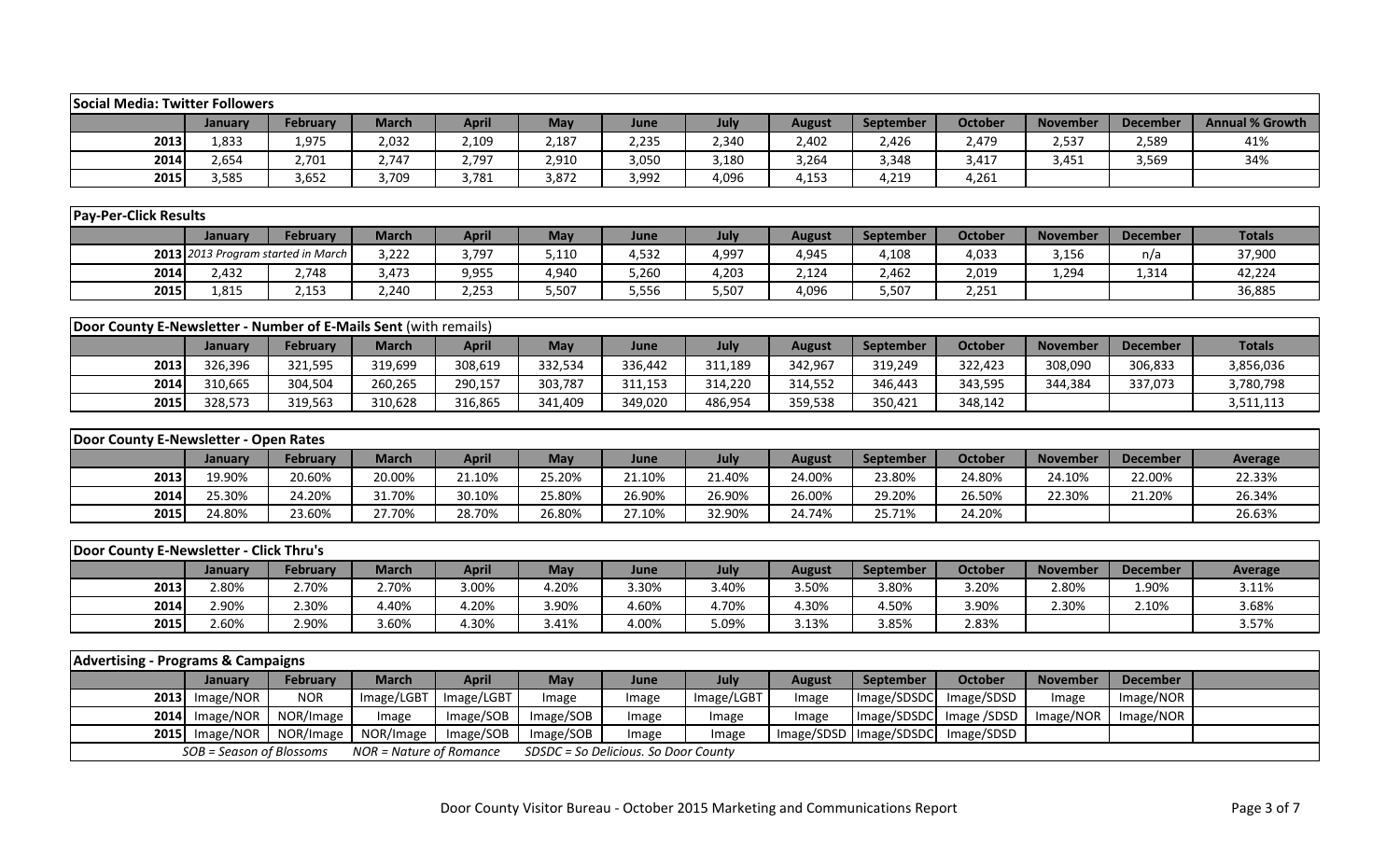| <b>Advertising - Gross Impressions</b>                               |            |                 |              |              |             |            |            |               |                  |                |                 |                 |               |
|----------------------------------------------------------------------|------------|-----------------|--------------|--------------|-------------|------------|------------|---------------|------------------|----------------|-----------------|-----------------|---------------|
|                                                                      | January    | <b>February</b> | <b>March</b> | <b>April</b> | May         | June       | July       | <b>August</b> | September        | October        | <b>November</b> | <b>December</b> | <b>Total</b>  |
| 2013                                                                 | 106,273    | 480,182         | 123,101      | 124,644      | 4,759,128   | 7,494,467  | 6,332,927  | 6,046,422     | 2,911,882        | 1,136,216      | 130,040         | 104,743         | 29,750,025    |
| 2014                                                                 | 70,620     | 2,777,134       | 9,058,615    | 8,790,285    | 6,753,942   | 2,772,677  | 904,724    | 148,225       | 1,735,115        | 3,503,157      | 2,604           | 2,530           | 36,519,628    |
| 2015                                                                 | 5,346      | 2,679,900       | 5,336,400    | 9,945,248    | 5,628,037   | 1,183,348  | 673,070    | 441,307       | 2,900,619        | 1,587,416      |                 |                 | 30,380,691    |
|                                                                      |            |                 |              |              |             |            |            |               |                  |                |                 |                 |               |
| <b>Advertising - Media Placed 2015</b>                               |            |                 |              |              |             |            |            |               |                  |                |                 |                 |               |
|                                                                      | January    | <b>February</b> | <b>March</b> | <b>April</b> | May         | June       | July       | <b>August</b> | <b>September</b> | <b>October</b> | <b>November</b> | <b>December</b> | <b>Total</b>  |
| <b>Total Paid</b>                                                    | \$3,440    | \$30,793        | \$146,249    | \$130,523    | \$97,946    | \$11,343   | \$15,063   | \$8,124       | \$27,719         | \$14,709       |                 |                 | \$485,909     |
| <b>Co-Op Dollars</b>                                                 | \$0        | \$1,525         | \$9,325      | \$7,025      | \$6,955     | \$3,070    | \$5,525    | \$2,400       | \$2,285          | \$600          |                 |                 | \$38,710      |
| <b>Barter Dollars</b>                                                | \$0        | \$30,228        | \$1,538      | \$16,810     | \$12,228    | \$47,500   | \$1,838    | \$114         | \$0              | \$0            |                 |                 | \$110,255     |
| <b>Unpaid Dollars</b>                                                | \$0        | \$0             | \$0          | \$0          | \$0         | \$0        | \$0        | \$0           | \$0              | \$0            |                 |                 | \$0\$         |
|                                                                      |            |                 |              |              |             |            |            |               |                  |                |                 |                 |               |
| <b>Explore The Door Video Travel Show Activity (views/downloads)</b> |            |                 |              |              |             |            |            |               |                  |                |                 |                 |               |
|                                                                      | January    | <b>February</b> | <b>March</b> | <b>April</b> | May         | June       | July       | <b>August</b> | September        | <b>October</b> | <b>November</b> | <b>December</b> | <b>Totals</b> |
| 2013                                                                 | 6,334      | 5,378           | 6,134        | 5,397        | 6,601       | 7,420      | 9,686      | 8,201         | 6,158            | 5,112          | 1,871           | 2,168           | 70,460        |
| 2014                                                                 | 2,631      | 2,354           | 3,253        | 3,705        | 5,065       | 6,695      | 8,201      | 6,379         | 5,193            | 4,578          | 2,988           | 3,110           | 54,152        |
| 2015                                                                 | 5,745      | 4,727           | 6,434        | 6,593        | 9,566       | 13,497     | 19,242     | 23,320        | 20,386           | 22,426         |                 |                 | 131,936       |
|                                                                      |            |                 |              |              |             |            |            |               |                  |                |                 |                 |               |
| <b>Media Marketing Program - Impressions</b>                         |            |                 |              |              |             |            |            |               |                  |                |                 |                 |               |
|                                                                      | January    | <b>February</b> | <b>March</b> | <b>April</b> | <b>May</b>  | June       | July       | <b>August</b> | September        | <b>October</b> | <b>November</b> | <b>December</b> | <b>Totals</b> |
| 2013                                                                 | 1,670,178  | 8,638,771       | 10,208,354   | 1,933,183    | 1,028,329   | 20,328,268 | 8,173,056  | 31,790,411    | 9,995,295        | 285,691,328    | 4,298,436       | 7,342,018       | 391,097,627   |
| 2014                                                                 | 37,852,999 | 40,986,204      | 27,772,140   | 5,314,961    | 20,193,969  | 44,435,235 | 71,687,651 | 12,256,415    | 51,116,546       | 67,868,123     | 18,770,067      | 3,507,165       | 401,761,475   |
| 2015                                                                 | 28,017,364 | 1,823,856       | 20,098,799   | 22,527,085   | 3,830,004   | 19,201,677 | 30,984,433 | 36,995,848    | 9,122,770        | 2,746,629      |                 |                 | 175,348,465   |
| <b>2015 GOAL</b>                                                     | 16,535,501 | 6,388,538       | 14,230,653   | 8,366,153    | 9,517,767   | 8,886,788  | 49,319,240 | 13,688,198    | 22,374,255       | 40,394,770     | 6,733,098       | 6,571,412       | 203,006,373   |
| % TO GOAL                                                            | 169%       | 29%             | 141%         | 269%         | 40%         | 216%       | 63%        | 270%          | 41%              | 7%             | 0%              | 0%              | 86%           |
|                                                                      |            |                 |              |              |             |            |            |               |                  |                |                 |                 |               |
| Media Marketing Program - Ad Value Equivalency                       |            |                 |              |              |             |            |            |               |                  |                |                 |                 |               |
|                                                                      | January    | <b>February</b> | <b>March</b> | <b>April</b> | <b>May</b>  | June       | July       | <b>August</b> | September        | <b>October</b> | <b>November</b> | <b>December</b> | <b>Totals</b> |
| 2013                                                                 | \$13,829   | \$50,527        | \$25,621     | \$51,532     | \$28,678    | \$44,542   | \$59,408   | \$1,400,537   | \$30,423         | \$149,500      | \$50,362        | \$72,869        | \$1,977,828   |
| 2014                                                                 | \$104,143  | \$93,897        | \$503,719    | \$75,517     | \$153,280   | \$107,290  | \$227,097  | \$196,220     | \$258,235        | \$141,898      | \$91,174        | \$81,448        | \$2,033,918   |
| 2015                                                                 | \$70,320   | \$72,596        | \$80,581     | \$330,607    | \$1,209,143 | \$282,586  | \$168,520  | \$154,576     | \$174,956        | \$40,256       |                 |                 | \$2,584,141   |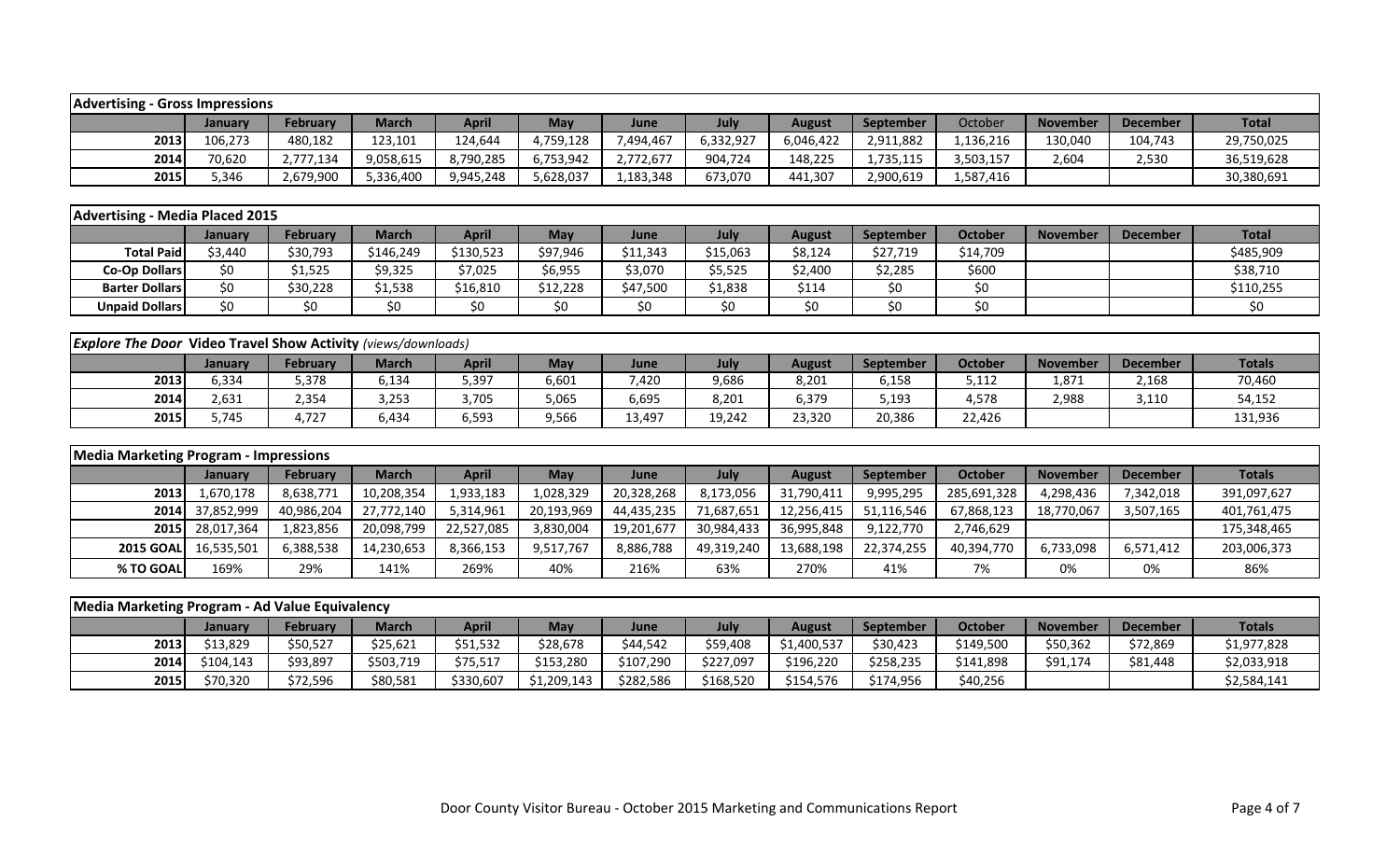| <b>Media Marketing Program - Visiting Journalists</b> |              |            |              |                  |                |            |             |               |            |                |                 |                 |               |
|-------------------------------------------------------|--------------|------------|--------------|------------------|----------------|------------|-------------|---------------|------------|----------------|-----------------|-----------------|---------------|
|                                                       | January      | February   | <b>March</b> | <b>April</b>     | May            | June       | July        | <b>August</b> | September  | <b>October</b> | <b>November</b> | <b>December</b> | <b>Totals</b> |
| 2013                                                  | $\mathbf 0$  | 11         | $\mathbf 0$  | $\mathbf{1}$     | 13             | 22         | 9           | 6             | 5          | 11             | $\Omega$        | $\Omega$        | 78            |
| 2014                                                  | $\mathbf{0}$ | 9          | $\mathbf{0}$ | $\Omega$         | 10             | 22         | 15          | 9             | 6          | 10             | $\Omega$        | $\mathbf{0}$    | 81            |
| 2015                                                  | $\mathbf 0$  | 9          | $\mathbf 0$  | $\boldsymbol{0}$ | $\overline{7}$ | 14         | 19          | 12            | 5          | 8              |                 |                 | 74            |
| <b>2015 GOAL</b>                                      |              | 10         |              |                  | 8              | 20         | 8           | 6             | 4          | 14             |                 |                 | 70            |
| % TO GOAL                                             |              | 90%        |              |                  | 88%            | 70%        | 238%        | 200%          | 125%       | 57%            |                 |                 | 106%          |
|                                                       |              |            |              |                  |                |            |             |               |            |                |                 |                 |               |
| <b>Group Tour Contacts</b>                            |              |            |              |                  |                |            |             |               |            |                |                 |                 |               |
|                                                       | January      | February   | <b>March</b> | <b>April</b>     | May            | June       | July        | <b>August</b> | September  | <b>October</b> | <b>November</b> | <b>December</b> | <b>Totals</b> |
| 2013                                                  | 87           | 314        | 127          | 83               | 538            | 49         | 9           | 213           | 31         | 83             | 145             | 42              | 1,721         |
| 2014                                                  | 153          | 621        | 130          | 70               | 156            | 167        | 108         | 207           | 39         | 14             | 34              | 48              | 1,747         |
| 2015                                                  | 134          | 451        | 110          | 206              | 188            | 179        | 176         | 89            | 125        | 67             |                 |                 | 1,725         |
| <b>2015 GOAL</b>                                      | 175          | 350        | 175          | 125              | 162            | 175        | 125         | 210           | 77         | 60             | 55              | 75              | 1,764         |
| % TO GOAL                                             | 77%          | 129%       | 63%          | 165%             | 116%           | 102%       | 141%        | 42%           | 162%       | 112%           | 0%              | 0%              | 98%           |
|                                                       |              |            |              |                  |                |            |             |               |            |                |                 |                 |               |
| <b>Group Tour Inquiries</b>                           |              |            |              |                  |                |            |             |               |            |                |                 |                 |               |
|                                                       | January      | February   | <b>March</b> | <b>April</b>     | May            | June       | July        | <b>August</b> | September  | <b>October</b> | <b>November</b> | <b>December</b> | <b>Totals</b> |
| 2013                                                  | 22           | q          | 6            | 8                | 72             | 4          | 9           | 20            | 14         | 8              | 8               | 7               | 187           |
| 2014                                                  | 29           | 34         | 8            | 12               | 14             | 28         | 24          | 25            | 6          | 13             | 5               | 6               | 204           |
| 2015                                                  | 33           | 19         | 13           | 15               | 12             | 9          | 15          | 13            | 15         | 23             |                 |                 | 167           |
| <b>2015 GOAL</b>                                      | 30           | 30         | 10           | 12               | 15             | 29         | 25          | 25            | 5          | 15             | 5               | 5               | 206           |
| % TO GOAL                                             | 110%         | 63%        | 130%         | 125%             | 80%            | 31%        | 60%         | 52%           | 300%       | 153%           | 0%              | 0%              | 81%           |
| Meeting/Event Planner Contacts                        |              |            |              |                  |                |            |             |               |            |                |                 |                 |               |
|                                                       |              |            |              |                  |                |            |             |               |            |                |                 |                 |               |
|                                                       | January      | February   | <b>March</b> | <b>April</b>     | May            | June       | July        | <b>August</b> | September  | <b>October</b> | <b>November</b> | <b>December</b> | <b>Totals</b> |
| 2013                                                  |              |            |              |                  |                |            |             |               |            |                |                 |                 |               |
|                                                       | 75           | 43         | 131          | 40               | 307            | 79         | 147         | 144           | 124        | 197            | 59              | 61              | 1,407         |
| 2014                                                  | 81           | 81         | 149          | 61               | 206            | 199        | 181         | 143           | 154        | 86             | 276             | 68              | 1,685         |
| 2015                                                  | 97           | 85         | 171          | 188              | 209            | 181        | 373         | 120           | 101        | 149            |                 |                 | 1,674         |
| <b>2015 GOAI</b><br>% TO GOAI                         | 85<br>114%   | 75<br>113% | 150<br>114%  | 85<br>221%       | 210<br>100%    | 200<br>91% | 185<br>202% | 145<br>83%    | 155<br>65% | 120<br>124%    | 225<br>0%       | 67<br>0%        | 1,702<br>98%  |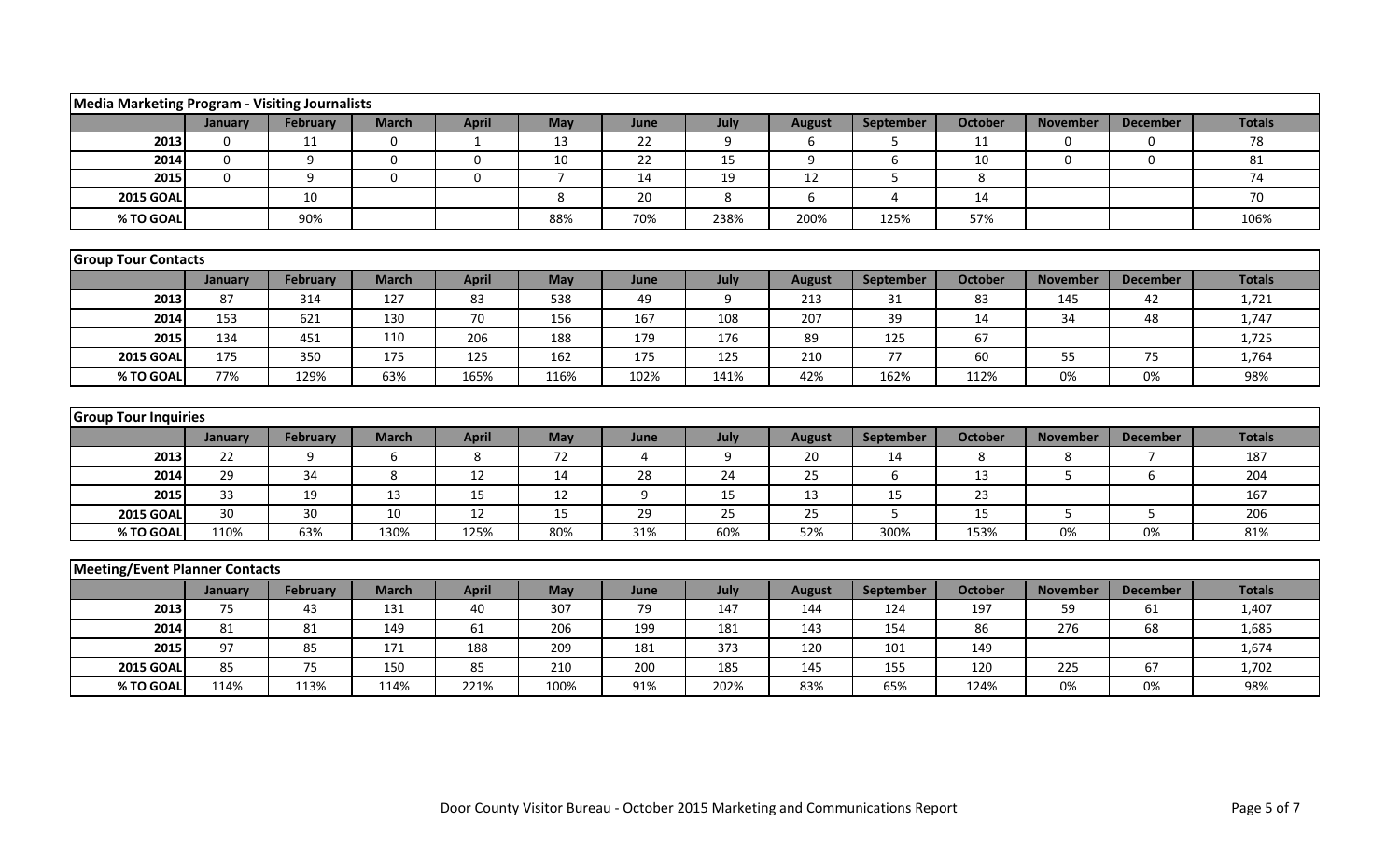|                                       | <b>Meeting/Event Planner Inquiries</b> |                 |              |              |             |        |             |                  |              |                |                 |                 |                |  |
|---------------------------------------|----------------------------------------|-----------------|--------------|--------------|-------------|--------|-------------|------------------|--------------|----------------|-----------------|-----------------|----------------|--|
|                                       | January                                | <b>February</b> | <b>March</b> | <b>April</b> | May         | June   | July        | <b>August</b>    | September    | October        | <b>November</b> | <b>December</b> | <b>Totals</b>  |  |
| 2013                                  | 67                                     | 43              | 37           | 40           | 52          | 79     | 63          | 64               | 72           | 49             | 29              | 24              | 619            |  |
| 2014                                  | 30                                     | 39              | 33           | 57           | 63          | 69     | 67          | 62               | 63           | 58             | 39              | 57              | 637            |  |
| 2015                                  | 82                                     | 35              | 42           | 56           | 66          | 76     | 54          | 37               | 31           | 28             |                 |                 | 507            |  |
| <b>2015 GOAL</b>                      | 28                                     | 40              | 35           | 55           | 65          | 70     | 65          | 60               | 65           | 60             | 40              | 60              | 643            |  |
| % TO GOAL                             | 293%                                   | 88%             | 120%         | 102%         | 102%        | 109%   | 83%         | 62%              | 48%          | 47%            | 0%              | 0%              | 79%            |  |
|                                       |                                        |                 |              |              |             |        |             |                  |              |                |                 |                 |                |  |
| <b>Trade Show Participation</b>       |                                        |                 |              |              |             |        |             |                  |              |                |                 |                 |                |  |
|                                       | January                                | February        | <b>March</b> | <b>April</b> | May         | June   | July        | <b>August</b>    | September    | October        | <b>November</b> | <b>December</b> | <b>Totals</b>  |  |
| 2013                                  | 1                                      | 1               | $\mathbf 0$  | $\mathbf{1}$ | 0           | 0      | $\mathbf 0$ | $\mathbf{0}$     | $\mathbf 0$  | $\overline{2}$ | 1               | 1               | $\overline{7}$ |  |
| 2014                                  | $\mathbf{1}$                           | $\mathbf{0}$    | $\mathbf 0$  | 0            | $\mathbf 0$ | 0      | $\mathbf 0$ | $\boldsymbol{0}$ | $\mathbf{1}$ | 0              | $\overline{2}$  | $\mathbf 0$     | $\overline{4}$ |  |
| 2015                                  | $\mathbf{1}$                           | $\mathbf 0$     | $\mathbf{1}$ | $\mathbf{0}$ | $\mathbf 0$ | 0      | $\mathbf 0$ | $\mathbf 0$      | $\mathbf 0$  | $\mathbf{1}$   |                 |                 | $\overline{3}$ |  |
|                                       |                                        |                 |              |              |             |        |             |                  |              |                |                 |                 |                |  |
| Door County Welcome Center - Visitors |                                        |                 |              |              |             |        |             |                  |              |                |                 |                 |                |  |
|                                       | January                                | February        | <b>March</b> | <b>April</b> | May         | June   | July        | <b>August</b>    | September    | <b>October</b> | <b>November</b> | <b>December</b> | <b>Totals</b>  |  |
| 2013                                  | 613                                    | 1,057           | 1,258        | 1,565        | 4,514       | 8,201  | 13,047      | 12,260           | 8,305        | 7,451          | 1,415           | 1,075           | 60,761         |  |
| 2014                                  | 807                                    | 893             | 1,093        | 1,424        | 4,682       | 7,859  | 11,926      | 11,585           | 7,916        | 7,540          | 1,042           | 1,006           | 57,773         |  |
| 2015                                  | 870                                    | 858             | 1,306        | 1,922        | 4,821       | 7,129  | 12,401      | 10,292           | 7,822        | 7,223          |                 |                 | 54,644         |  |
|                                       |                                        |                 |              |              |             |        |             |                  |              |                |                 |                 |                |  |
| <b>Visitor Guide Requests</b>         |                                        |                 |              |              |             |        |             |                  |              |                |                 |                 |                |  |
|                                       | January                                | <b>February</b> | <b>March</b> | <b>April</b> | May         | June   | July        | <b>August</b>    | September    | <b>October</b> | <b>November</b> | <b>December</b> | <b>Totals</b>  |  |
| 2013 Hard Copy                        | 2,875                                  | 1,944           | 2,505        | 4,154        | 3,711       | 3,780  | 4,575       | 2,887            | 1,685        | 782            | 235             | 246             | 29,379         |  |
| 2013 Online                           | 1,044                                  | 1,076           | 1,585        | 2,632        | 3,281       | 3,885  | 4,519       | 3,698            | 2,499        | 1,728          | 385             | 441             | 26,773         |  |
| 2014 Hard Copy                        | 2,599                                  | 2,930           | 3,280        | 4,216        | 3,284       | 5,191  | 4,702       | 3,298            | 2,256        | 667            | 209             | 312             | 32,944         |  |
| 2014 Online                           | 1,580                                  | 1,985           | 3,082        | 3,144        | 3,478       | 5,315  | 5,994       | 4,445            | 2,759        | 1,398          | 337             | 452             | 33,969         |  |
| 2015 Hard Copy                        | 2,996                                  | 1,992           | 3,950        | 3,645        | 3,467       | 2,419  | 2,105       | 1,683            | 1,137        | 637            |                 |                 | 24,031         |  |
| 2015 Online                           | 1,636                                  | 1,428           | 2,202        | 2,653        | 3,245       | 3,899  | 5,306       | 4,689            | 3,499        | 2,417          |                 |                 | 30,974         |  |
| 2015<br><b>Combined Goal</b>          | 4,221                                  | 4,964           | 6,426        | 7,433        | 6,830       | 10,611 | 10,803      | 7,820            | 5,065        | 2,086          | 551             | 772             | 67,582         |  |
| % TO GOAL                             | 110%                                   | 69%             | 96%          | 85%          | 98%         | 60%    | 69%         | 81%              | 92%          | 146%           | 0%              | 0%              | 81%            |  |